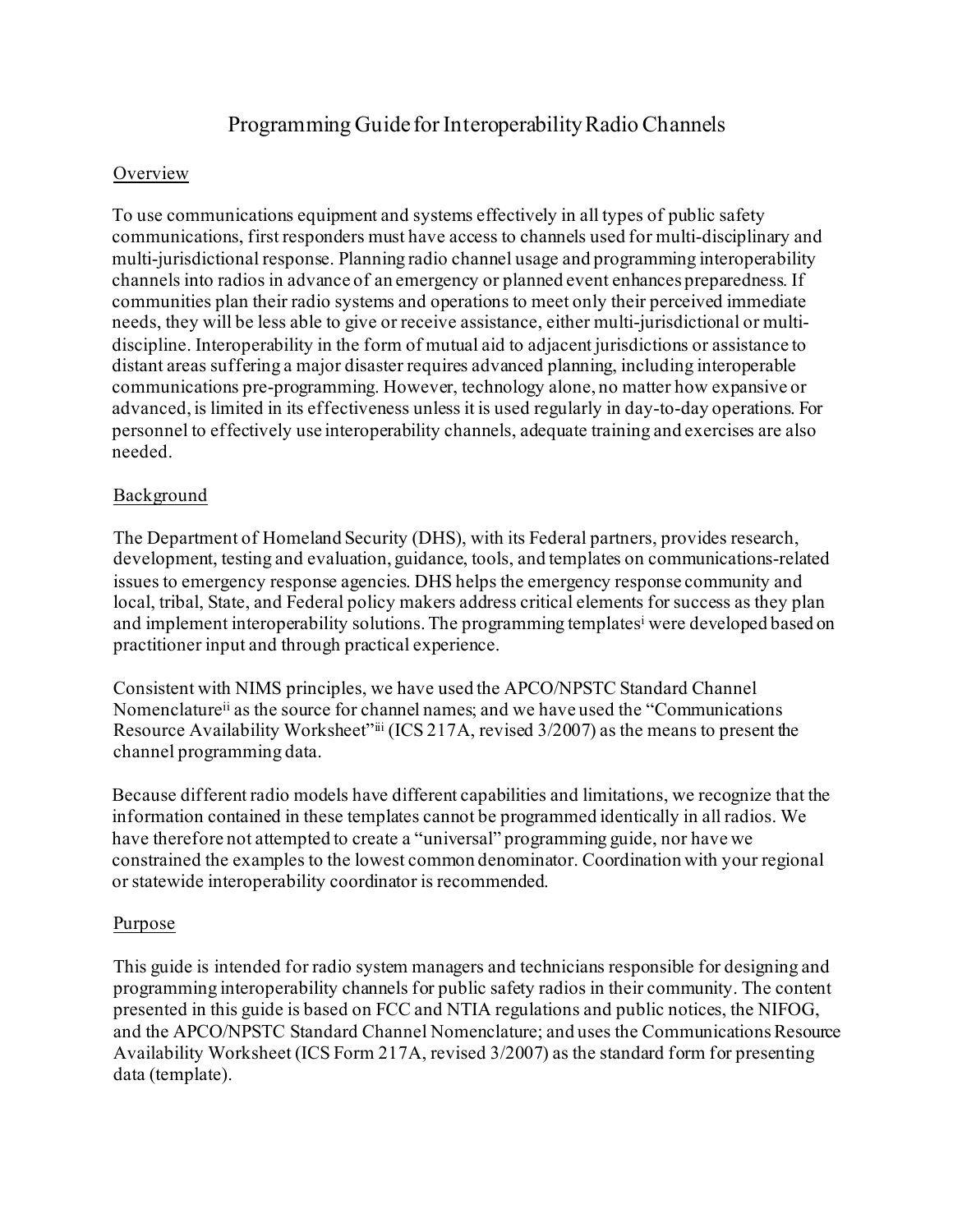## How to Use this Tool

This guide is intended to help technicians to program radios. The template in this guide is consistent with FCC and NTIA rules and regulations and the NPSTC Standard Channel Nomenclature. Sample data is included for reference; however, it is important to note that the sample data is geared for illustration purposes and not toward the needs of a specific jurisdiction or towards the features or limitations of any specific radio.

The examples used in this document strive for maximum capability – multi-jurisdictional, multidisciplinary interoperability. The samples are there to provide examples and guidance only and should NOT be interpreted as mandates.

This document does not address every issue that jurisdictions, regions, or states may face when seeking to program radios. Programming should be customized to the capability or resource for which they are established and should consider unique characteristics of specific states or participating jurisdictions.

### Customizing the Templates

We recommend programming as many of the interoperability channels as your radio can accommodate, even if they are for disciplines outside of your own. For example: in addition to the law enforcement channels, law enforcement systems should include fire and EMS channels; fire and EMS systems should include the fire and EMS channels and law enforcement channels. All systems should include the non-discipline-specific and "incident response" channels. When possible and as space is available, the NOAA All-Hazards Weather Radio broadcast channels should be included.

- 1. Understand the licensing or authorization requirements for channel usage (maritime, aviation, LMR, etc.; channels assigned to you for a specific geographical area vs. shared mutual aid and nationwide interoperability channels)
- 2. Review the existing local and regional communications policies andprogramming guides.
- 3. Determine which zones to include in the radios. If the radio has limited capacity, prioritize zones based on factors such as proximity to maritime areas or prevalence of federal responders. Additionally, the Law Enforcement Federal InteroperabilityChannels appear in three versions: the first version has a mix of digital and analog channels, as specified by the US Department of Justice; the second version has all analog channels; and the third version has all digital channels. If there are capacity limitations, the first version is recommended.
- 4. Confirm the zone/channel plan with the appropriate COML or reviewingauthority.